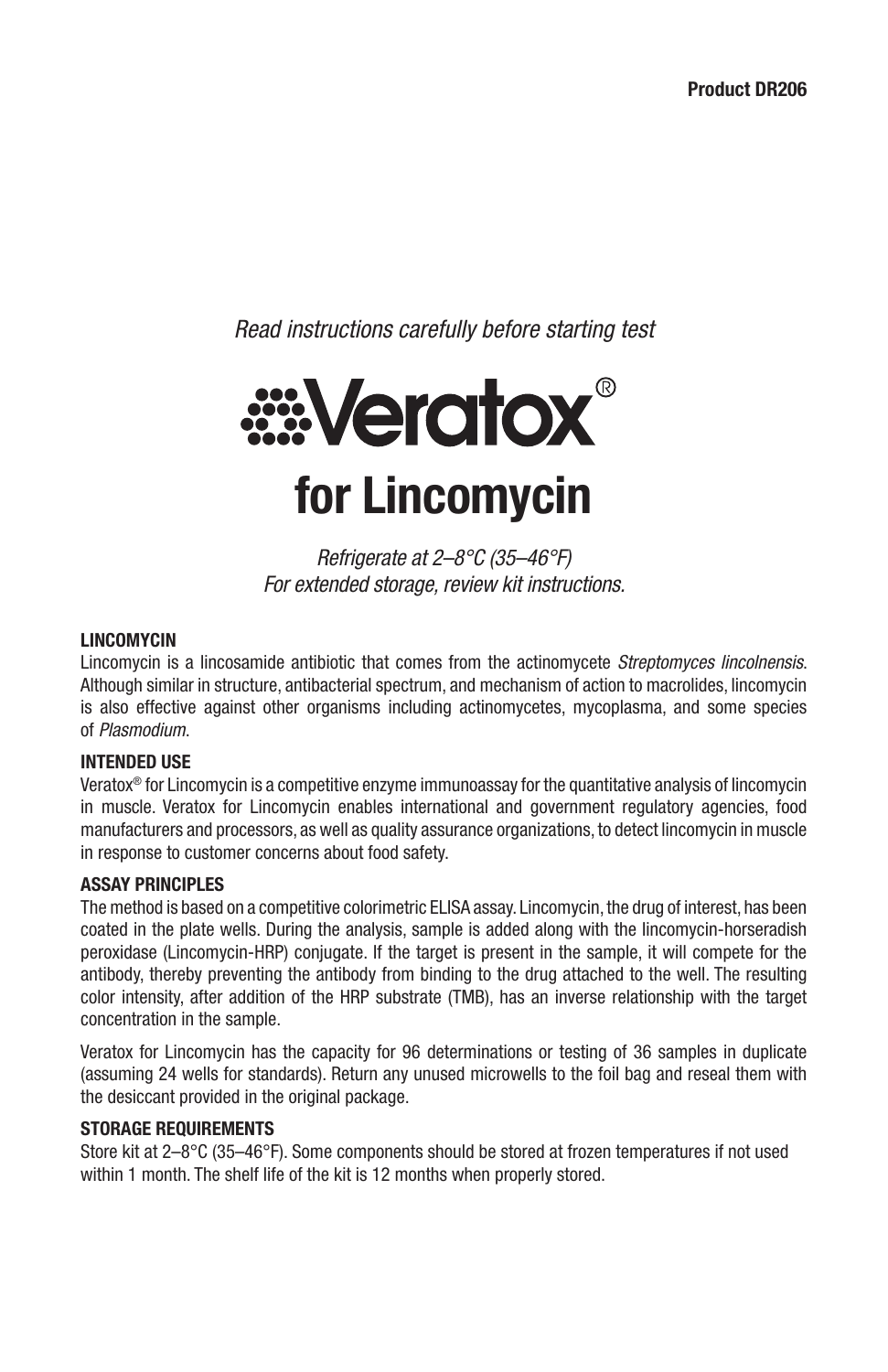## **MATERIALS PROVIDED**

| <b>Kit Contents</b>                                                                                                                                                                                                                                        | <b>Amount</b>                                                                    | <b>Storage</b> |
|------------------------------------------------------------------------------------------------------------------------------------------------------------------------------------------------------------------------------------------------------------|----------------------------------------------------------------------------------|----------------|
| Lincomycin Ab-coated Microtiter Plate                                                                                                                                                                                                                      | 1 x 96-well plate (8 wells x 12 strips)                                          | $2 - 8$ °C     |
| Lincomycin Standards:<br>Negative control (white cap tube)<br>0.1 ng/mL (yellow cap tube)<br>0.25 ng/mL (orange cap tube)<br>0.6 ng/mL (pink cap tube)<br>1.5 ng/mL (purple cap tube)<br>3.75 ng/mL (blue cap tube)<br>1,000 ng/mL (spiking, red cap tube) | $1.8$ mL<br>$1.8$ mL<br>$1.8$ mL<br>$1.8$ mL<br>$1.8$ mL<br>$1.8$ mL<br>$1.8$ mL | $2 - 8$ °C     |
| Lincomycin-HRP Conjugate                                                                                                                                                                                                                                   | 6 mL                                                                             | $2 - 8$ °C*    |
| 200X Sample Extraction Buffer                                                                                                                                                                                                                              | 1 mL                                                                             | $2 - 8$ °C     |
| 20X Wash Solution                                                                                                                                                                                                                                          | 28 mL                                                                            | $2 - 8$ °C     |
| Stop Buffer                                                                                                                                                                                                                                                | 14 mL                                                                            | $2 - 8$ °C     |
| TMB Substrate                                                                                                                                                                                                                                              | $12$ mL                                                                          | $2 - 8$ °C     |
| Sample Balance Buffer                                                                                                                                                                                                                                      | $0.5$ mL                                                                         | $2 - 8$ °C     |
| 10X Lincomycin Dilution Buffer                                                                                                                                                                                                                             | 6 mL                                                                             | $2 - 8$ °C     |

\*If the kit will be unused for over 1 month, store Lincomycin-HRP Conjugate at -20ºC or in a freezer.

## **MATERIALS REQUIRED BUT NOT PROVIDED**

- 1. Microtiter plate reader with a 450 nm filter (Neogen item 9303)
- 2. 20–200 µL pipettes (Neogen item 9276)
- 3. Multichannel pipette: 50–300 µL (optional) (Neogen item 9385)
- 4. 1000 µL pipettor (Neogen 9337)
- 5. Vortex Mixer (Neogen 9494)
- 6. Centrifuge 4,000 x *g*
- 7. Timer (Neogen item 9426)
- 8. Wash bottle (Neogen item 9400)
- 9. Paper towels or equivalent absorbent material
- 10. Veratox software (Neogen item 9305)
- 11. Lab station (Neogen item 9481)
- 12. Distilled or deionized water
- 13. Blender or food processor to homogenize sample
- 14. Heater block or incubator capable of at least 70°C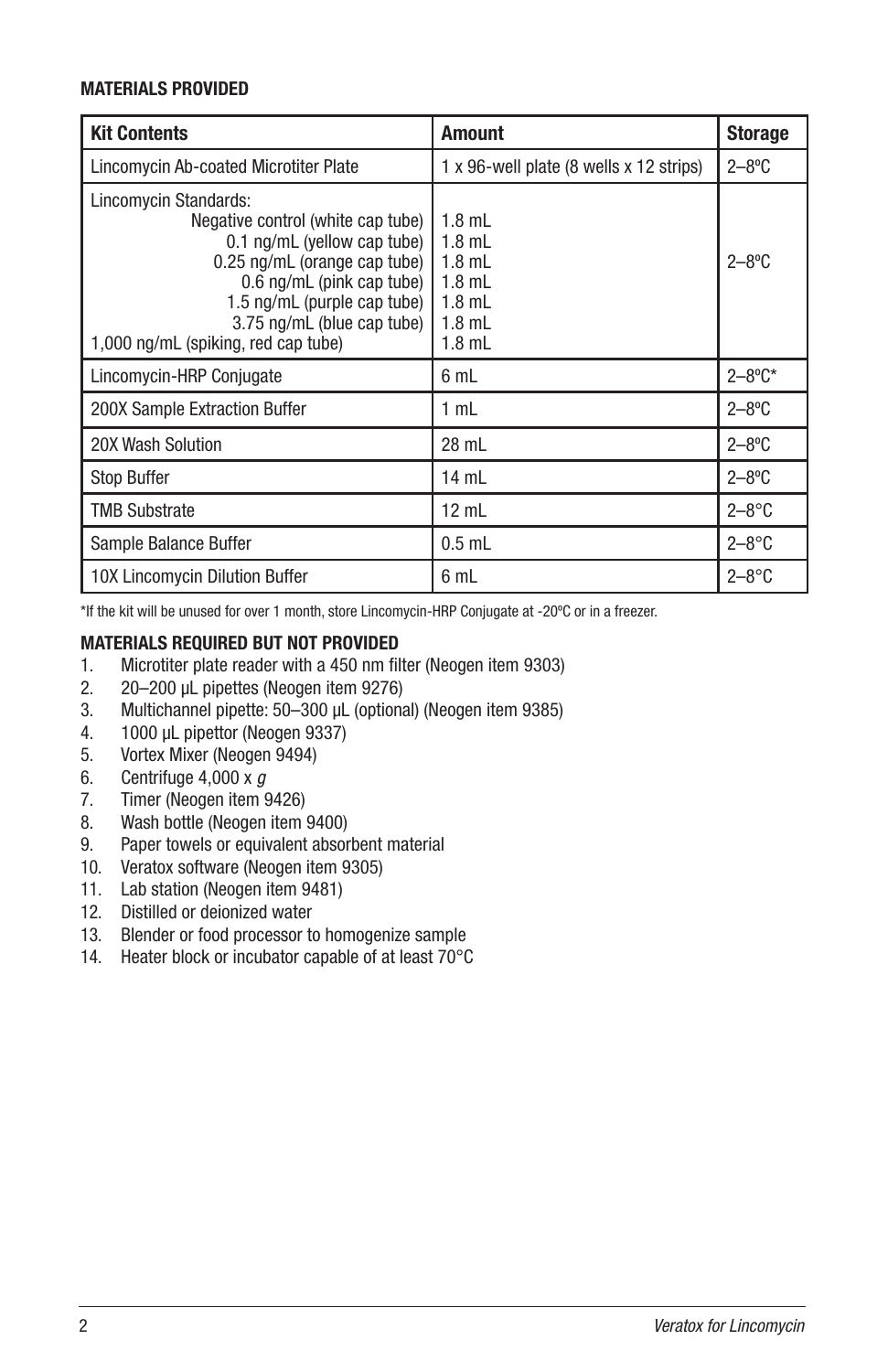## **PRECAUTIONS**

Neogen strongly recommends that you read the following warnings and precautions to ensure your full awareness of ELISA techniques and other details you should pay close attention to when running the assays. Periodically, optimizations and revisions are made to the kit and insert. Therefore, it is important to follow the protocol included with the kit. If you need further assistance, you may contact your local distributor or Neogen at foodsafety@neogen.com.

- 1. The standards contain lincomycin. Handle with particular care.
- 2. Do not use the kit past the expiration date.
- 3. Do not intermix reagents from different kits or lots except for components with the same lot numbers within their expiration dates. ANTIBODIES AND PLATES ARE KIT-AND-LOT SPECIFIC.
- 4. Try to maintain a laboratory temperature of 20–25°C (68–77°F). Avoid running assays under or near air vents, as this may cause excessive cooling, heating and/or evaporation. Also, do not run assays in direct sunlight, as this may cause excessive heat and evaporation. Cold bench tops should be avoided by placing several layers of paper towel or some other insulation material under the assay plates during incubation.
- 5. Make sure you are using only distilled or deionized water since water quality is very important.
- 6. Follow proper pipetting techniques, including priming tips by filling and dispensing solution once before use.
- 7. Incubations of assay plates should be timed as precisely as possible. Be consistent when adding standards to the assay plate. Add your standards first and then your samples.
- 8. Add standards to plate only in the order from low concentration to high concentration as this will minimize the risk of compromising the standard curve.
- 9. Always refrigerate plates in sealed bags with a desiccant to maintain stability. Prevent condensation from forming on plates by allowing them to equilibrate to room temperature (20–25°C / 68–77°F) while in the packaging.

## **SAMPLE PREPARATION AND EXTRACTION**

Be sure samples are properly stored. In general, samples should be refrigerated at 2–4°C for no more than 48 hours. Freeze samples to a minimum of -20°C if they need to be stored for a longer period. Frozen samples can be thawed at room temperature (20–25°C / 68–77°F) or in a refrigerator before use. Preparation protocols for samples other than below can be made available upon request. Please contact your local distributor or Neogen at foodsafety@neogen.com.

## **1. Preparation of 1X Sample Extraction Buffer**

Mix 1 volume of 10X Sample Extraction Buffer with 9 volumes of distilled water.

## **2. Preparation of 1X Lincomycin Dilution Buffer**

Mix 1 volume of the 10X Lincomycin Dilution Buffer with 9 volumes of distilled or deionized water.

## **Muscle**

- 1. Remove any fat from sample. Homogenize sample with a suitable mixer.
- 2. To 0.5 g of the homogenized sample in a 15 mL plastic conical tube, add 4.5 mL of 1X Sample Extraction Buffer.
- 3. Vortex sample manually for 3 minutes at maximum speed.
- 4. Centrifuge sample for 5 minutes at 4,000 x *g* at room temperature (20–25°C / 68–77°F).
- 5. Transfer 500 µL of the supernatant to a new 1.5 mL tube. Avoid any fat on the surface of the sample.
- 6. Incubate sample for 20 minutes at 60°C either in a heater block or incubator.
- 7. Vortex sample for 2 minutes.
- 8. Incubate sample for 20 minutes at -20 °C.
- 9. Centrifuge sample for 5 minutes at 4,000 x *g* at room temperature (20–25°C / 68–77°F).
- 10. Transfer 200 µL of the supernatant to a new 1.5 mL tube containing 5 µL of Sample Balance Buffer, then add 1.2 mL of 1X Lincomycin Dilution Buffer (2 x 600 µL portions).
- 11. Vortex sample for 2 minutes. Incubate sample for 10 minutes. Vortex for an additional 30 seconds.
- 12. Use 100 uL per well for the assay. **NOTE:** Dilution factor: 70.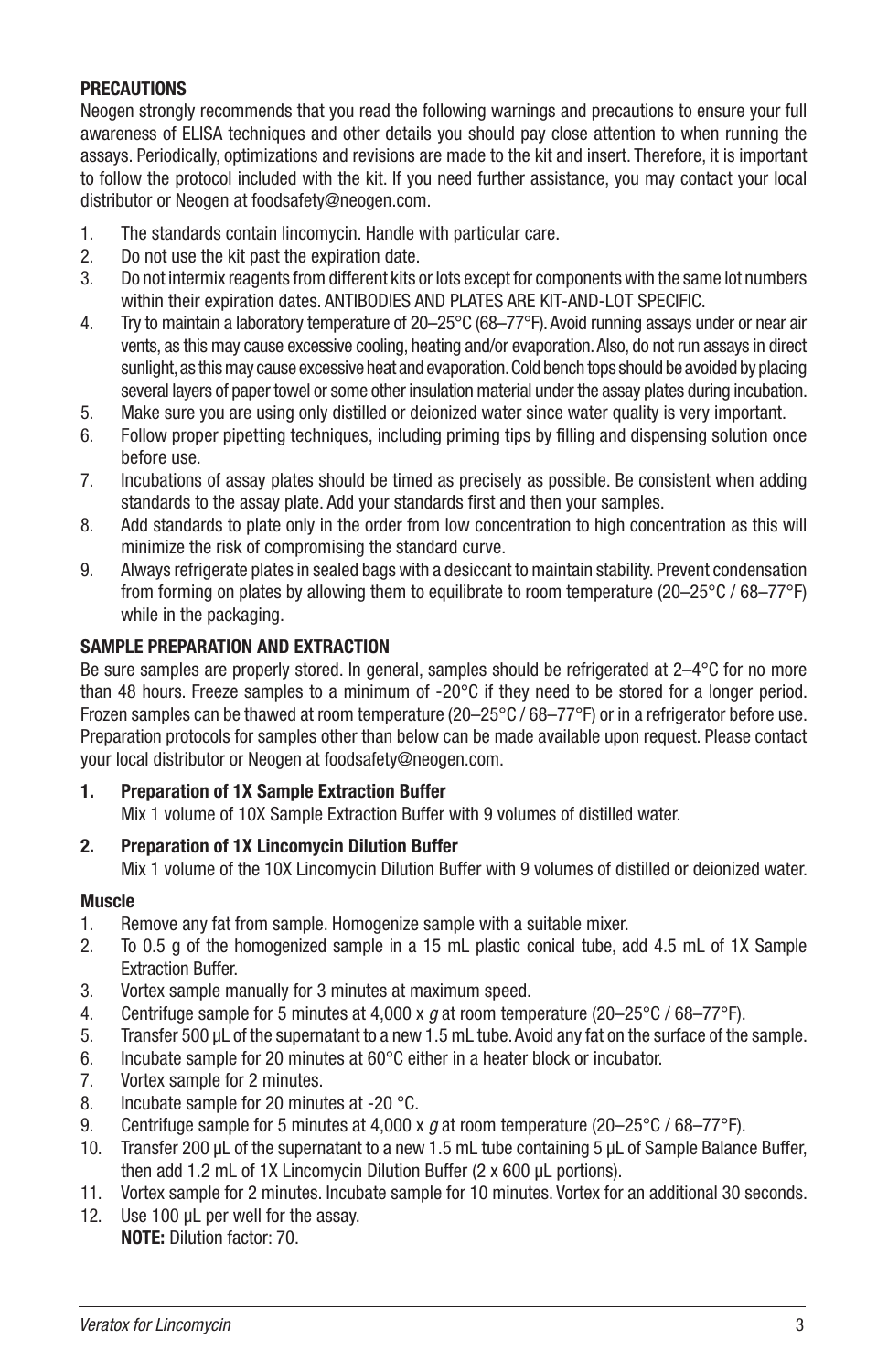## **TEST PROCEDURE Reagent Preparation**

**IMPORTANT: All reagents should be brought up to room temperature before use (1–2 hours at 20–25°C / 68–77°F); Make sure you read "Precautions" section on page 3.** Solutions should be prepared just prior to ELISA test. All reagents should be mixed by gently inverting or swirling prior to use. Prepare volumes that are needed for the number of wells being run. Do not return the reagents to the original stock tubes/bottles. Using disposable reservoirs when handling reagents can minimize the risk of contamination and is recommended.

## 1. **Preparation of 1X Wash Solution**

Mix 1 volume of the 20X Wash Solution with 19 volumes of distilled water.

## **ELISA Testing Protocol**

Label the individual strips that will be used and aliquot reagents as the following example:

| Component            | <b>Volume per Reaction</b> | <b>24 Reactions</b> |
|----------------------|----------------------------|---------------------|
| Lincomycin-HRP       | $50 \mu L$                 | $1.2$ mL            |
| 1X Wash Solution     | $2.0$ mL                   | 48 mL               |
| Stop Buffer          | $100 \mu L$                | $2.4$ mL            |
| <b>TMB Substrate</b> | $100$ $\mu$ L              | $2.4$ mL            |

1. Add 100 µL of each Lincomycin Standard in duplicate into different wells. Add standards to plate only in the order from low concentration to high concentration.

- 2. Add 100 µL of each sample in duplicate into different sample wells.
- 3. Add 50 µL of Lincomycin-HRP Conjugate to each well. Mix by sliding back and forth on a flat surface for **1 minute.**
- 4. Incubate the plate for **30 minutes** at room temperature (20–25°C / 68–77°F).
- 5. Wash the plate 3 times with 250 µL 1X Wash Solution. After the last wash, invert the plate and gently tap the plate dry on paper towels. **NOTE:** Perform the next step immediately after drying the plate. Do not allow the plate to air dry

between working steps.

- 6. Add 100 µL of TMB substrate to each well. Mix well by sliding back and forth on a flat surface manually for 1 minute. Incubate the plate for 20 minutes at room temperature (20–25°C / 68–77°F) in the dark. Time the reaction immediately after adding the substrate. **NOTE:** Do not put any substrate back to the original container to avoid any potential contamination. Any substrate solution exhibiting coloration is indicative of deterioration and should be discarded.
- 7. After incubation, add 100 µL of Stop Buffer to stop the enzyme reaction.
- 8. Read the plate as soon as possible following the addition of Stop Buffer on a plate reader with a 450 nm wavelength filter.

**NOTE:** Before reading, use a lint-free wipe on the bottom of the plate to ensure no moisture or fingerprints interfere with the readings.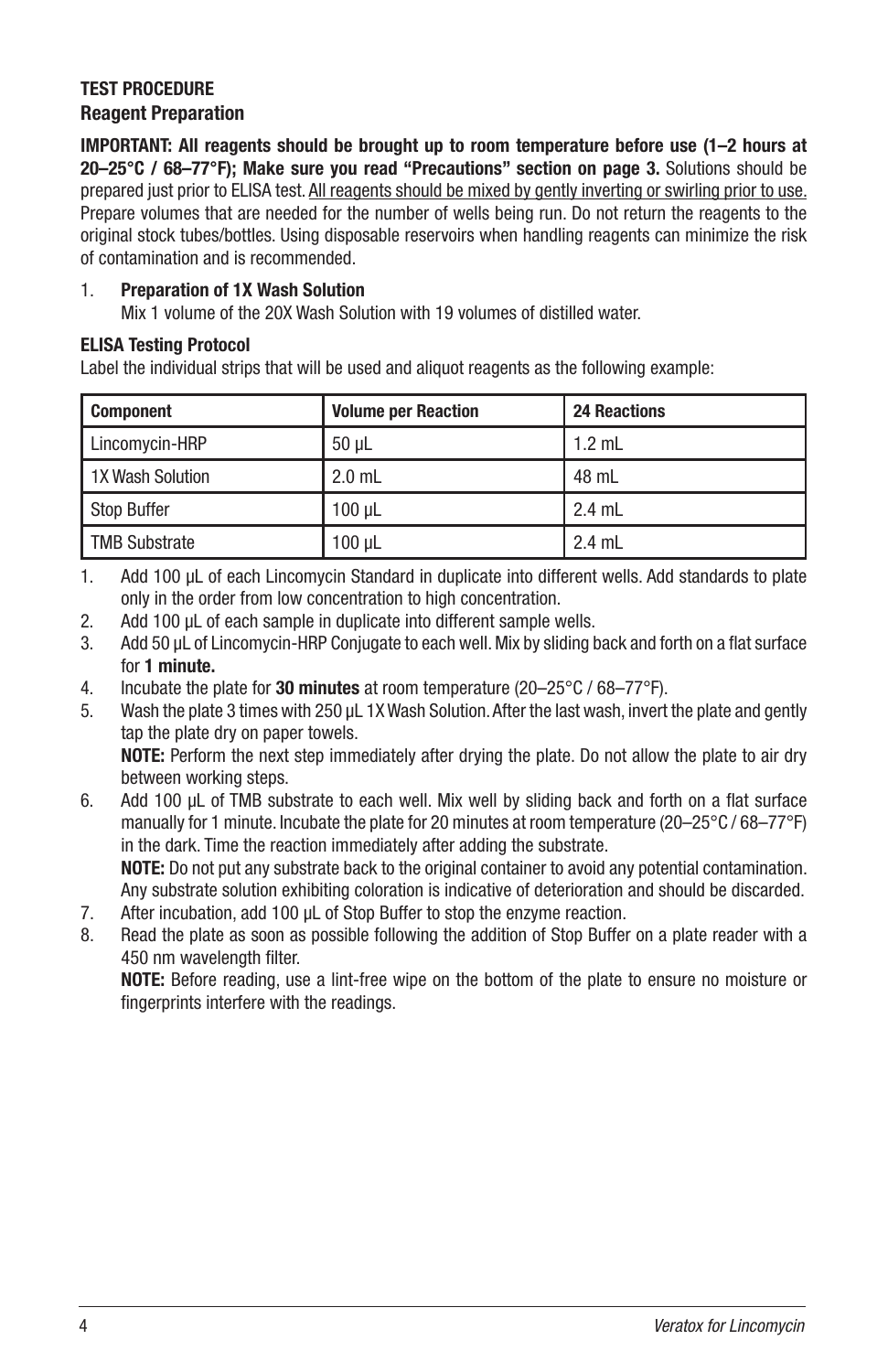## **LINCOMYCIN CONCENTRATION CALCULATIONS**

A standard curve can be constructed by plotting the mean relative absorbance (%) obtained from each reference standard against its concentration in ng/mL on a logarithmic curve.

Relative absorbance  $(\%) =$  absorbance standard (or sample) x 100 absorbance zero standard

Use the mean relative absorbance values for each sample to determine the corresponding concentration of the tested drug in ng/mL from the standard curve. Neogen's Veratox Software for Windows is available to calculate test results. Please contact your local distributor or foodsafety@neogen.com for further information.

The following figure is a typical lincomycin standard curve.

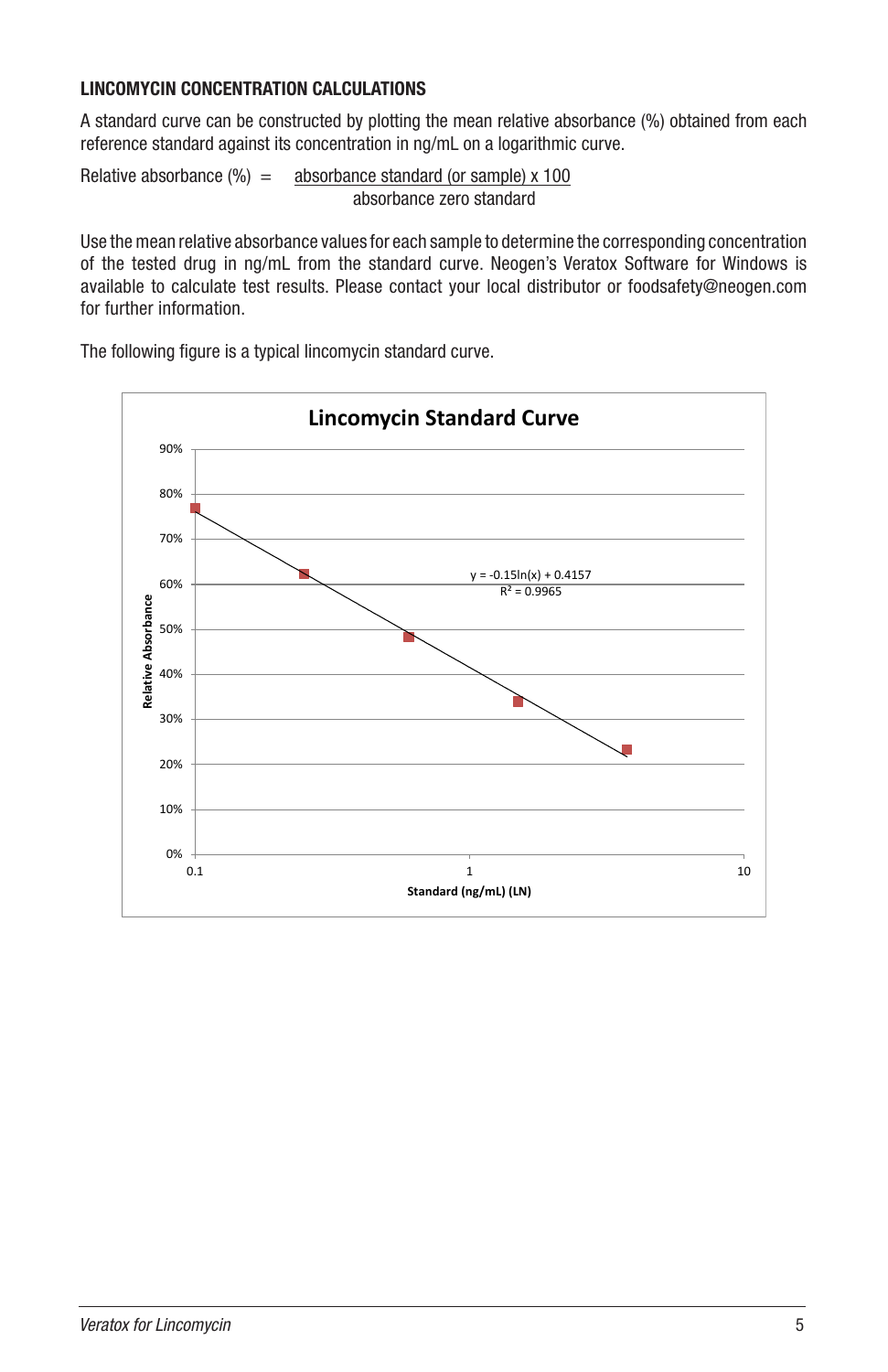# **PERFORMANCE CHARACTERISTICS**

# **Sensitivity (Detection Limit)**

| <b>Sample Type   Assay Range</b> (ng/g or ppb) |
|------------------------------------------------|
| Muscle   $7 - 262.5$                           |

# **Specificity (Cross-Reactivity)**

|                    | Analytes $ $ Cross-Reactivity $(\%)$ |
|--------------------|--------------------------------------|
| Lincomycin   $100$ |                                      |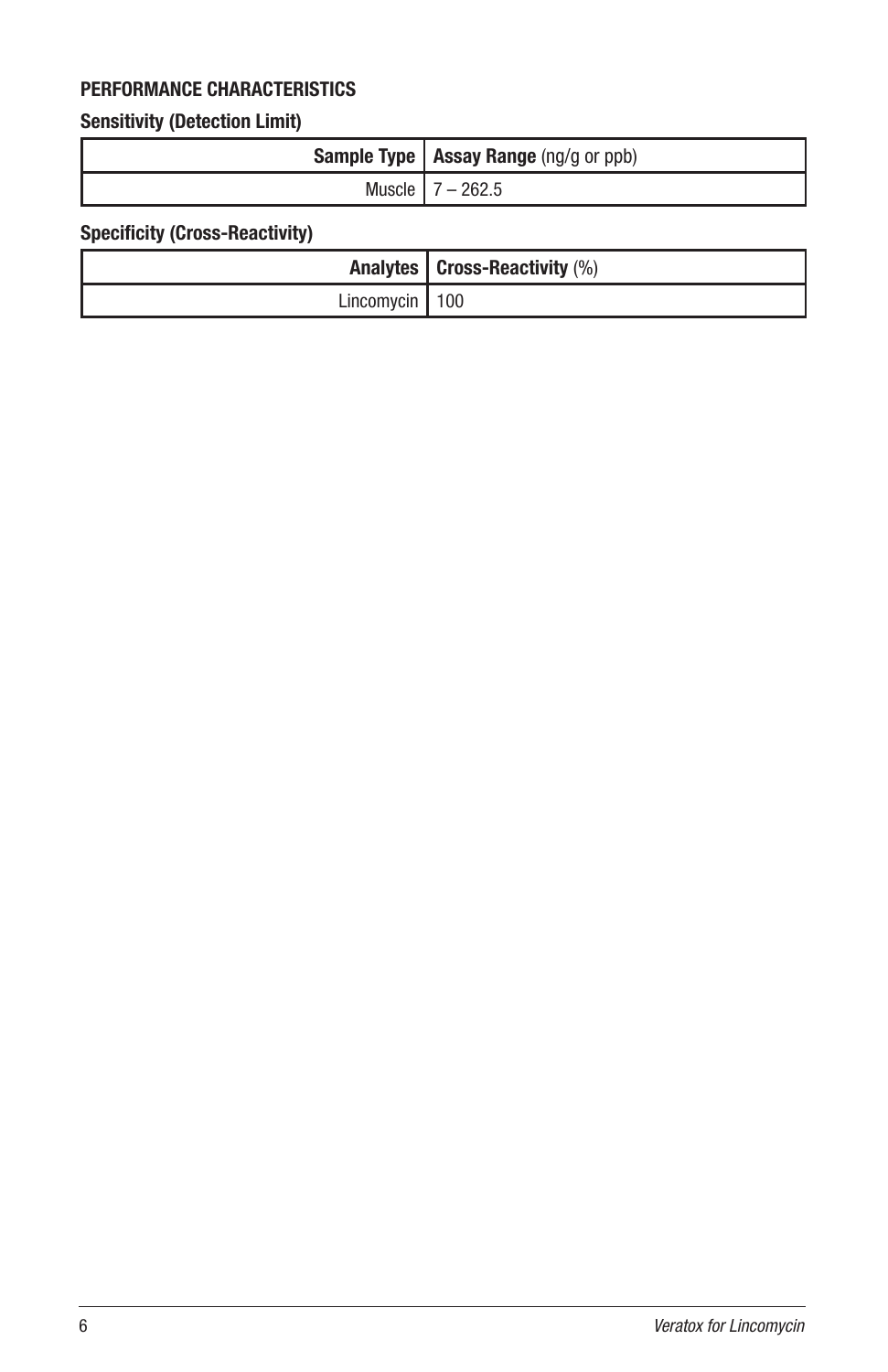## **CUSTOMER SERVICE**

Neogen Customer Assistance and Technical Services can be reached by using the contact information on the back of this booklet. Training on this product, and all Neogen test kits, is available.

#### **SDS INFORMATION AVAILABLE**

Safety data sheets (SDS) are available for this test kit, and all of Neogen's test kits, on Neogen's website at www.neogen.com, or by calling Neogen at 800/234-5333 or 517/372-9200.

#### **TERMS AND CONDITIONS**

For Neogen's full terms and conditions, please visit www.neogen.com/Corporate/termsconditions.html.

#### **WARRANTY**

Neogen makes no warranty of any kind, either expressed or implied, except that the materials from which its products are made are of standard quality. There is no warranty of merchantability of this product, or of the fitness of the product for any purpose. Neogen shall not be liable for any damages, including special or consequential damage, or expense arising directly or indirectly from the use of this product.

#### **OTHER RESIDUE DIAGNOSTICS KITS**

| RT-96-TT-AMS | <b>ALERT for Ractopamine</b> — qualitative microwell assay, 96 wells |
|--------------|----------------------------------------------------------------------|
| 9551         | Veratox for Chloramphenicol — range 10-1,000 ppt, 96 wells           |
| 8416         | <b>Veratox for Malachite Green</b> - range 1-4 ppb, 48 wells         |
| <b>DR073</b> | Veratox for Avermectins - range 6.4-300 ppb, 96 wells                |
| <b>DR021</b> | <b>Veratox for Clenbuterol</b> — range 0.08-1.28 ppb, 96 wells       |
| <b>DR081</b> | <b>Veratox for Oxytetracycline</b> — range 3.6-324 ppb, 96 wells     |



#### **North America Neogen Headquarters**

800/234-5333 (USA/Canada) foodsafety@neogen.com foodsafety.neogen.com

#### **Europe, Middle East and Africa Neogen Europe** + 44 (0) 1292 525 600 info\_uk@neogeneurope.com

www.neogeneurope.com

## **Mexico**

**Neogen Latinoamerica** +52 (55) 5254-8235 informacion@neogenlac.com www.neogenlac.com

**Brazil Neogen do Brasil**

+55 19 3935.3727 info@neogendobrasil.com.br www.neogendobrasil.com.br

**China**

**Neogen Bio-Scientific Technology** +86 21 6271 7013 info@neogenchina.com.cn www.neogenchina.com.cn

**India Neogen Food and Animal Security** +91 484 2306598, 2301582 info@neogenindia.com www.neogenindia.com

© Neogen Corporation, 2016. Neogen, Veratox and K-Blue are registered trademarks of Neogen Corporation, Lansing, MI. All other brand and product names are trademarks or registered trademarks of their respective companies. Patent: http://www.neogen.com/Corporate/patents.html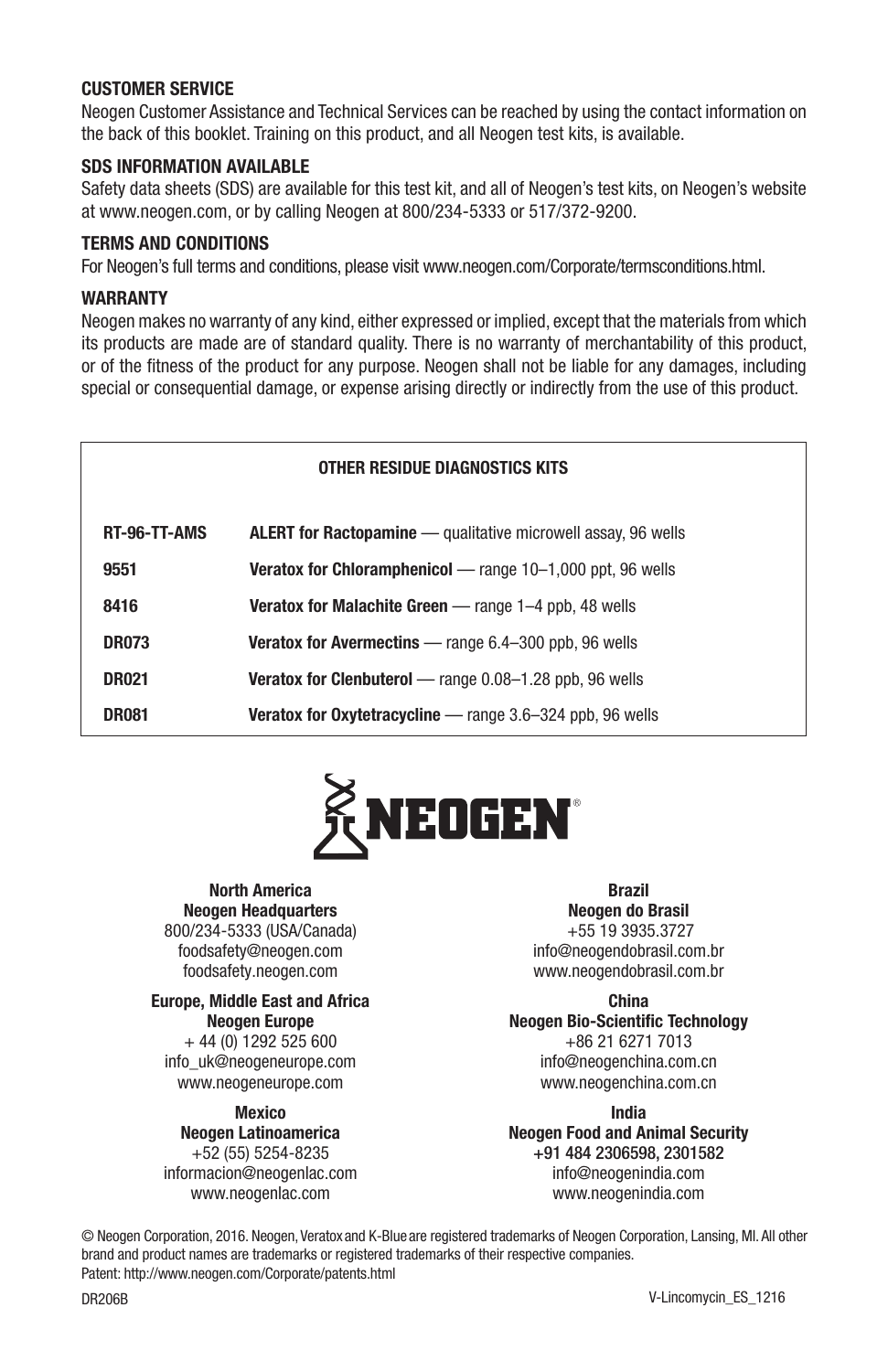*Lea las instrucciones cuidadosamente antes de comenzar la prueba*



*Refrigere a 2–8°C (35–46°F) Para almacenamiento extendido, revise las instrucciones del kit.*

## **LINCOMICINA**

La lincomicina es un antibiótico lincosamida que viene del actinomiceto *Streptomyces lincolnensis*. Aunque es parecido en su estructura, espectro antibacteriano y mecanismo de acción a los macrólidos, la lincomicina también es efectiva contra otros organismos incluyendo actinomicetos, micoplasmas, y otras especies de *Plasmodium*.

#### **USO PREVISTO**

Veratox® para Lincomicina es un inmunoensayo enzimático competitivo para el análisis cuantitativo de lincomicina en músculo. Veratox para Lincomicina le permite a agencias reguladoras internacionales y gubernamentales, productores y procesadores de alimento, al igual que a organizaciones de control de calidad, detectar lincomicina en músculo y satisfacer las preocupaciones de los clientes sobre la seguridad alimentaria.

#### **PRINCIPIOS DEL ENSAYO**

El método se basa en un ensayo colorimétrico competitivo ELISA. La lincomicina, el medicamento de interés, ha sido recubierto en los pozos del plato. Durante el análisis, la muestra es añadida junto con el conjugado de lincomicina-peroxidasa de rábano picante (Lincomicina-HRP). Si el objetivo está presente en la muestra, competirá por el anticuerpo, previniendo que éste se una al medicamento pegado al pozo. La intensidad de color resultante, luego de añadir el sustrato HRP (TMB), tiene una relación inversa con la concentración del medicamento de interés en la muestra.

Veratox para Lincomicina tiene la capacidad para 96 determinaciones o de analizar 36 muestras en duplicado (asumiendo 24 pozos para estándares). Devuelva cualquier micropozo sin usarse a la bolsa de aluminio y séllela con el desecante proporcionado en el empaque original.

#### **REQUISITOS DE ALMACENAMIENTO**

Almacene el kit a 2–8°C (35–46°F). Si el kit no es usado dentro de un mes, algunos de los componentes deberán ser almacenados a temperaturas de congelación. La vida útil del kit es de 12 meses si se almacena apropiadamente.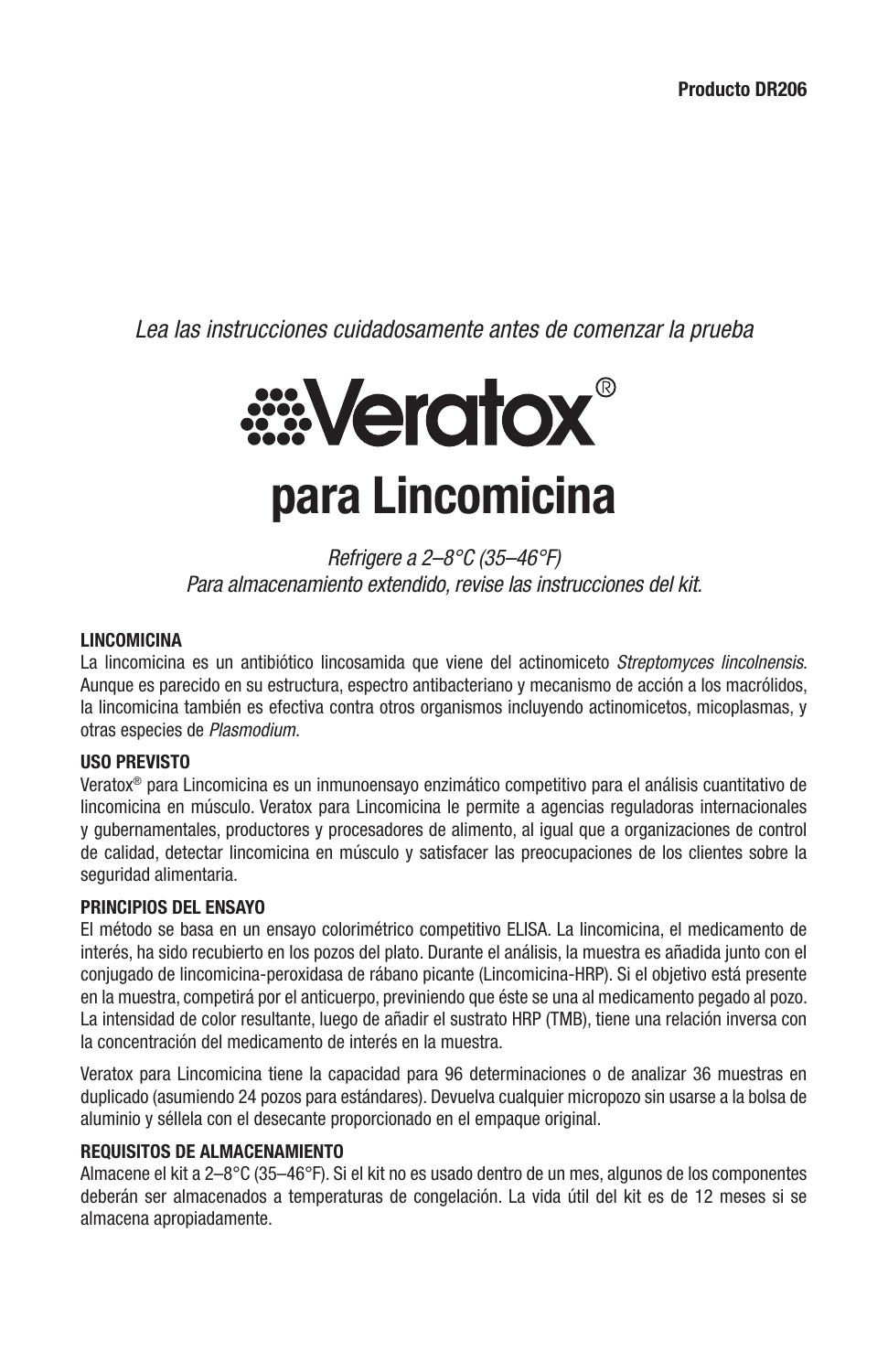## **MATERIALES PROPORCIONADOS**

| <b>Contenidos del kit</b>                                                                                                                                                                                                                                                                                        | <b>Cantidad</b>                                                                  | <b>Almacenamiento</b> |
|------------------------------------------------------------------------------------------------------------------------------------------------------------------------------------------------------------------------------------------------------------------------------------------------------------------|----------------------------------------------------------------------------------|-----------------------|
| Plato de microtitulación recubierto con<br>lincomicina en acabado iridiscente                                                                                                                                                                                                                                    | 1 plato de 96 pozos (8<br>pozos x 12 tiras)                                      | $2 - 8$ °C            |
| Estándares de Lincomicina:<br>Control negativo (tubo con tapa blanca)<br>0.1 ng/mL (tubo con tapa amarilla)<br>0.25 ng/mL (tubo con tapa naranja)<br>0.6 ng/mL (tubo con tapa rosa)<br>1.5 ng/mL (tubo con tapa púrpura)<br>3.75 ng/mL (tubo con tapa azul)<br>1,000 ng/mL (contaminador, tubo con tapa<br>roja) | $1.8$ mL<br>$1.8$ mL<br>$1.8$ mL<br>$1.8$ mL<br>$1.8$ mL<br>$1.8$ mL<br>$1.8$ mL | $2 - 8$ °C            |
| Conjugado Lincomicina-HRP                                                                                                                                                                                                                                                                                        | 6 mL                                                                             | $2 - 8$ °C*           |
| Buffer de Extracción de Muestra 200X                                                                                                                                                                                                                                                                             | 1 mL                                                                             | $2 - 8$ °C            |
| Solución de Lavado 20X                                                                                                                                                                                                                                                                                           | 28 mL                                                                            | $2 - 8$ °C            |
| Buffer de Parada                                                                                                                                                                                                                                                                                                 | 14 mL                                                                            | $2 - 8$ °C            |
| <b>Sustrato TMB</b>                                                                                                                                                                                                                                                                                              | $12$ mL                                                                          | $2 - 8$ °C            |
| Buffer de Equilibrio de Muestra                                                                                                                                                                                                                                                                                  | $0.5$ mL                                                                         | $2 - 8$ °C            |
| Buffer de Dilución de Lincomicina 10X                                                                                                                                                                                                                                                                            | 6 mL                                                                             | $2 - 8$ °C            |

\*Si el kit no fuera utilizado utilizado por más de un mes, almacene el conjugado Lincomicina-HRP a -20ºC o en un congelador.

## **MATERIALES REQUERIDOS PERO NO PROPORCIONADOS**

- 1. Lector de platos de microtitulación con un filtro de 450 nm (Artículo Neogen 9303)
- 2. Pipetas de 20–200 µL (Artículo Neogen 9276)
- 3. Pipeta multi-canal: 50–300 µL (opcional) (Artículo Neogen 9385)
- 4. Pipeta de 1000 µL (Artículo Neogen 9337)
- 5. Mezclador Vortex (Artículo Neogen 9494)
- 6. Centrífuga 4,000 x *g*
- 7. Cronómetro (Artículo Neogen 9426)
- 8. Botella de lavado (Artículo Neogen 9400)
- 9. Toallas de papel o material absorbente equivalente
- 10. Software Veratox (Artículo Neogen 305)
- 11. Estación de laboratorio (Artículo Neogen 9481)
- 12. Agua destilada o desionizada
- 13. Licuadora o procesador de alimentos para homogenizar la muestra
- 14. Bloque calefactor o incubadora capaz de llegar a al menos 70°C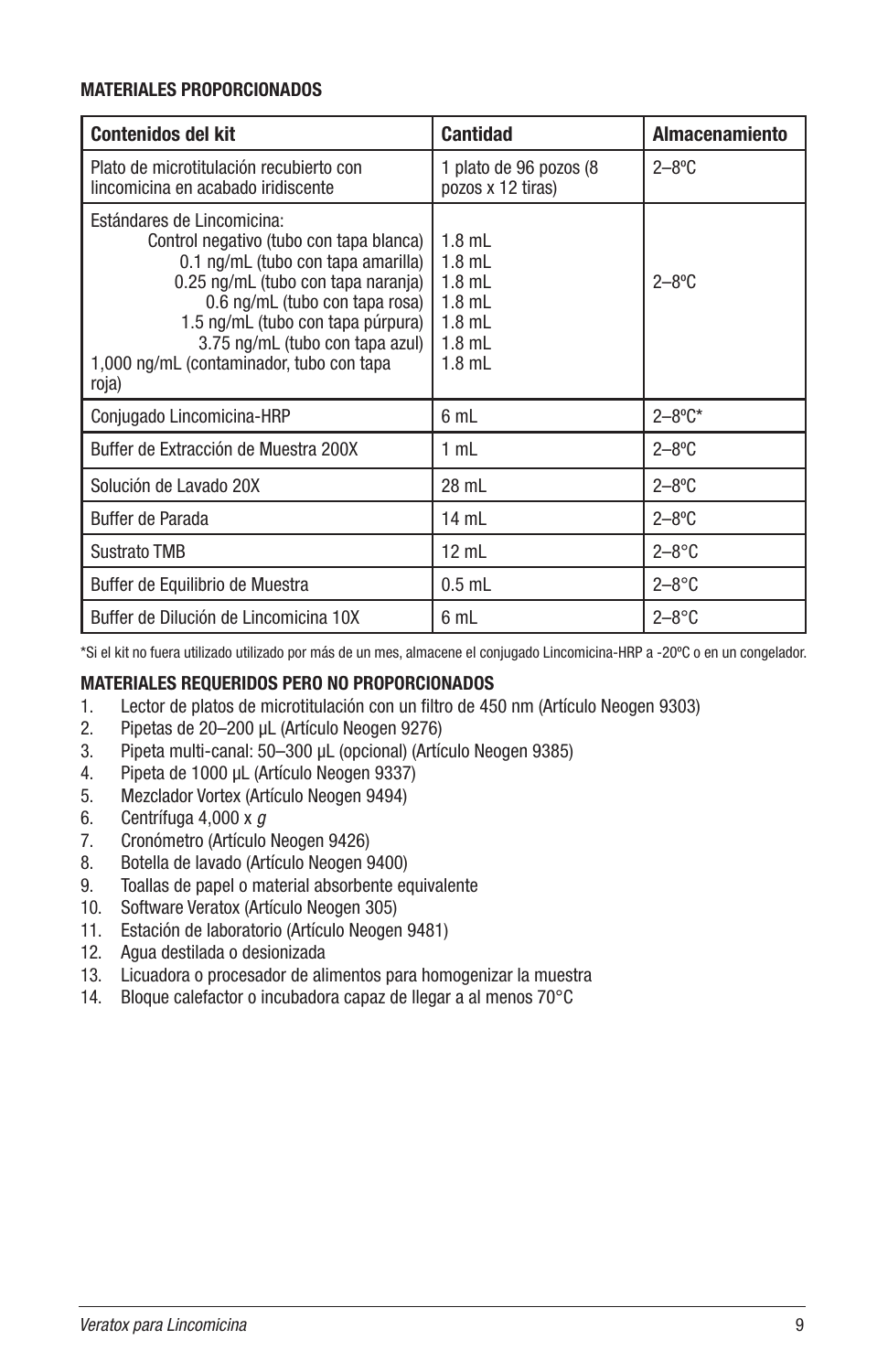## **PRECAUCIONES**

Neogen le recomienda encarecidamente que por favor lea las precauciones que aparecen a continuación para garantizar el entendimiento completo de las técnicas del ensayo de ELISA y de otros detalles a los que usted debe prestar especial atención al trabajar con esta prueba. Periódicamente se realizan optimizaciones y revisiones del kit y del manual, por lo tanto, es importante siempre seguir el protocolo incluido con el kit. Si necesita ayuda, comuníquese con su distribuidor local o con Neogen mediante foodsafety@neogen.com.

- 1. Los estándares contienen lincomicina. Maneje con cuidado.
- 2. No use el kit luego de su fecha de expiración.
- 3. No mezcle reactivos de otros kits o lotes, excepto por componentes que tengan el mismo número de lote dentro de sus fechas de expiración. LOS ANTICUERPOS Y LOS PLATOS SON ESPECÍFICOS PARA LOS KITS Y LOTES.
- 4. Trate de mantener la temperatura del laboratorio a 20–25°C (68–77°F). Evite llevar a cabo ensayos debajo o cerca de salidas de aire, ya que pueden causar enfriamiento, calentamiento y/o evaporación excesiva. Además, no lleve a cabo los ensayos bajo la luz solar directa, ya que puede causar calor y evaporación excesiva. Se deben evitar las mesas de trabajo frías colocando varias capas de toallas de papel debajo de los platos de ensayo durante la incubación.
- 5. Asegúrese de solo usar agua destilada o desionizada, ya que la calidad del agua es muy importante.
- 6. Siga las técnicas de pipeteo apropiadas, incluyendo la preparación de las puntas de las pipetas llenándolas y dispensando solución antes de usarlas.
- 7. La incubación de los platos de ensayo debe ser cronometrada lo más precisamente posible. Sea consistente al añadir los estándares al plato de ensayo. Añada los estándares primero y luego las muestras.
- 8. Añada los estándares al plato en orden de menor a mayor concentración para minimizar el riesgo de afectar la curva estándar.
- 9. Siempre refrigere los platos en bolsas selladas con desecante para mantener estabilidad. Evite que se forme condensación en los platos permitiéndoles equilibrarse a temperatura ambiente (20–25ºC / 68–77ºF) mientras están en la bolsa sellada.

## **PREPARACIÓN Y EXTRACCIÓN DE LA MUESTRA**

Asegúrese de que las muestras sean almacenadas apropiadamente. En general, las muestras deben ser refrigeradas a 2–4°C por no más de 48 horas. Congele las muestras a un mínimo de -20°C si necesitan ser almacenadas por un periodo más largo. Las muestras congeladas pueden ser descongeladas a temperatura ambiente (20–25°C / 68–77°F) o en un refrigerador antes de usarse. Los protrocolos de preparación para las muestras que no aparezcan abajo, están disponibles bajo pedido. Por favor contacte a su distribuidor local o a Neogen mediante foodsafety@neogen.com.

- **1. Preparación del Buffer de Extracción de Muestra 1X**
	- Mezcle 1 volumen del Buffer de Extracción de Muestra 10X con 9 volúmenes de agua destilada.
- **2. Preparación del Buffer de Dilución de Lincomicina 1X**
	- Mezcle 1 volumen del Buffer de Dilución de Lincomicina 10X con 9 volúmenes de agua destilada o desionizada.

#### **Músculo**

- 1. Elimine la grasa de la muestra. Homogenice la muestra con un mezclador adecuado.
- 2. Añada 4.5 mL del Buffer de Extracción de Muestra 1X en un tubo cónico plástico que contenga 0.5 g de la muestra homogeneizada.
- 3. Mezcle manualmente por 3 minutos a máxima velocidad.
- 4. Centrifugue la muestra por 5 minutos a 4,000 x *g* a temperatura ambiente (20–25°C / 68–77°F).
- 5. Transfiera 500 µL del sobrenadante a un tubo nuevo de 1.5 mL. Evite cualquier grasa en la superficie de la muestra.
- 6. Incube la muestra por 20 minutos a 60°C en un bloque calefactor o en una incubadora.
- 7. Mezcle la muestra por 2 minutos.
- 8. Incube la muestra por 20 minutos a -20 °C.
- 9. Centrifugue la muestra por 5 minutos a 4,000 x *g* a temperatura ambiente (20–25°C / 68–77°F).
- 10. Transfiera 200 µL del sobrenadante a un tubo nuevo de 1.5 mL que contenga 5 µL del Buffer de Equilibrio de la Muestra, luego añada 1.2 mL del Buffer de Dilución de Lincomicina 1X (2 x 600 µL porciones).
- 11. Mezcle por 2 minutos. Incube la muestra por 10 minutos. Mezcle por 30 segundos adicionales.
- 12. Use 100 µL por pozo para el ensayo. **NOTA:** Factor de dilución es 70.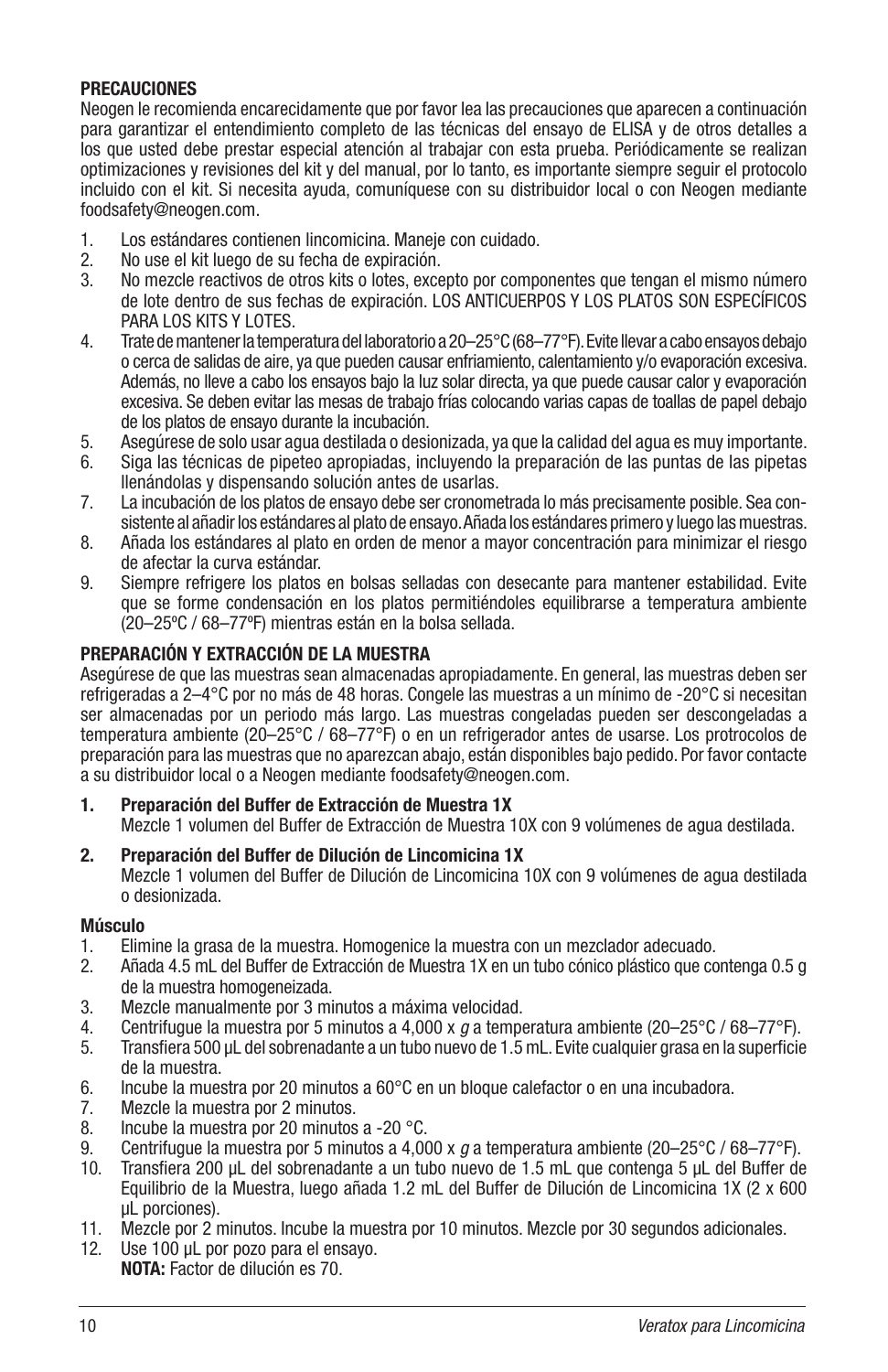## **PROCEDIMIENTO DE LA PRUEBA Preparación del Reactivo**

**IMPORTANTE: Todos los reactivos deben ser llevados a temperatura ambiente antes de usarse (1-2 horas a 20–25°C / 68–77°F); Asegúrese de leer la sección de "Precauciones" en la página 10.** Las soluciones deben ser preparadas justo antes de realizar la prueba ELISA. Todos los reactivos deben ser mezclados invirtiéndolos o revolviéndolos suavemente antes de usarse. Prepare los volúmenes que sean necesarios para el número de pozos que vayan a ser analizados. No regrese los reactivos a sus tubos/ botellas de reserva original. Se recomienda usar reservorios desechables al manejar reactivos, ya que puede minimizar el riesgo de contaminación.

## 1. **Preparación de la Solución de Lavado 1X**

Mezcle 1 volumen de la Solución de Lavado 20X con 19 volúmenes de agua destilada.

#### **Protocolo de la Prueba ELISA**

Etiquete las tiras individuales que serán utilizadas y realice la alícuota de los reactivos como se describe a continuación:

| Componente            | <b>Volume por Reacción</b> | <b>24 Reacciones</b> |
|-----------------------|----------------------------|----------------------|
| Lincomicina-HRP       | $50 \mu L$                 | $1.2$ mL             |
| Solución de Lavado 1X | $2.0$ mL                   | 48 mL                |
| Buffer de Parada      | 100 uL                     | $2.4$ mL             |
| Sustrato TMB          | $100$ $\mu$ L              | $2.4$ mL             |

1. Añada 100 µL de cada Estándar de Lincomicina en duplicado en diferentes pozos. Añada los estándares solamente en orden de menor a mayor concentración.

- 2. Añada 100 µL de cada muestra en duplicado en pozos diferentes.
- 3. Añada 50 µL del conjugado Lincomicina-HRP a cada pozo. Mezcle deslizando hacia adelante y hacia atrás en una superficie plana por **1 minuto.**
- 4. Incube el plato por **30 minutos** a temperatura ambiente (20–25°C / 68–77°F).
- 5. Lave el plato 3 veces con 250 µL de la Solución de Lavado 1X. Luego del útimo lavado, invierta el plato y golpéelo suavemente en toallas de papel para secarlo. **NOTA:** Realice el próximo paso inmediatamente después de secar el plato. No permita que el plato se seque al aire entre los pasos de trabajo.
- 6. Añada 100 µL del Sustrato TMB a cada pozo. Mezcle manualmente deslizando el plato hacia adelante y hacia atrás en una superficie plana por 1 minuto. Incube el plato por 20 minutos a temperatura ambiente (20–25°C / 68–77°F) en la oscuridad. Comience a contar inmediatamente luego de añadir el sustrato

**NOTE:** No ponga el sustrato restante en su envase original para evitar el potencial de contaminación. Cualquier solución de sustrato que presente color, indica deterioro o contaminación y debe ser descartado.

- 7. Luego de incubar, añada 100 µL del Buffer de Parada para detener la reacción enzimática.
- 8. Lea el plato lo antes posible luego de la adición del buffer de parada, usando un lector de platos con un filtro primario de 450 nm.

**NOTA:** Antes de leer, use una toalla sin pelusa para eliminar la humedad o huellas que hayan en el plato que puedan interferir con las lecturas.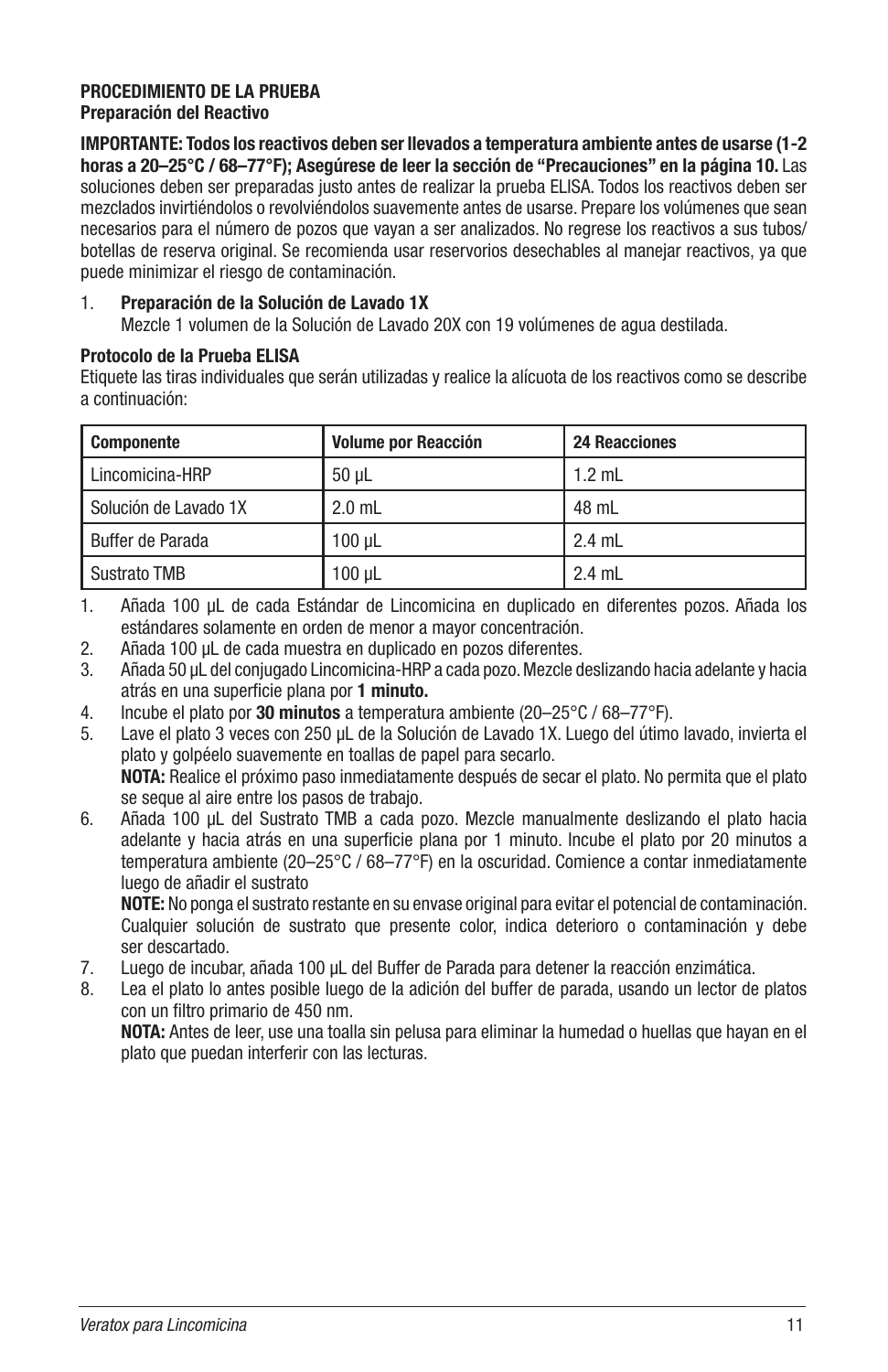# **CÁLCULOS DE CONCENTRACIÓN DE LINCOMICINA**

Una curva estándar es construida graficando la absorbancia relativa media (%) obtenida a partir de cada estándar de referencia contra su concentración en ng/mL en una escala logarítmica.

Absorbancia relativa  $\frac{9}{6} = \frac{1}{2}$ absorbancia estándar (o muestra) x 100 absorbancia estándar cero

Use los valores de la absorbancia relativa media de cada muestra para determinar la concentración correspondiente del medicamento analizado en ng/mL de la curva estándar. El software Veratox está disponible bajo pedido para evaluar sus resultados. Por favor contacte a su distribuidor local o a Neogen mediante foodsafety@neogen.com para más información.

La siguiente figura es una curva estándar típica de lincomicina.

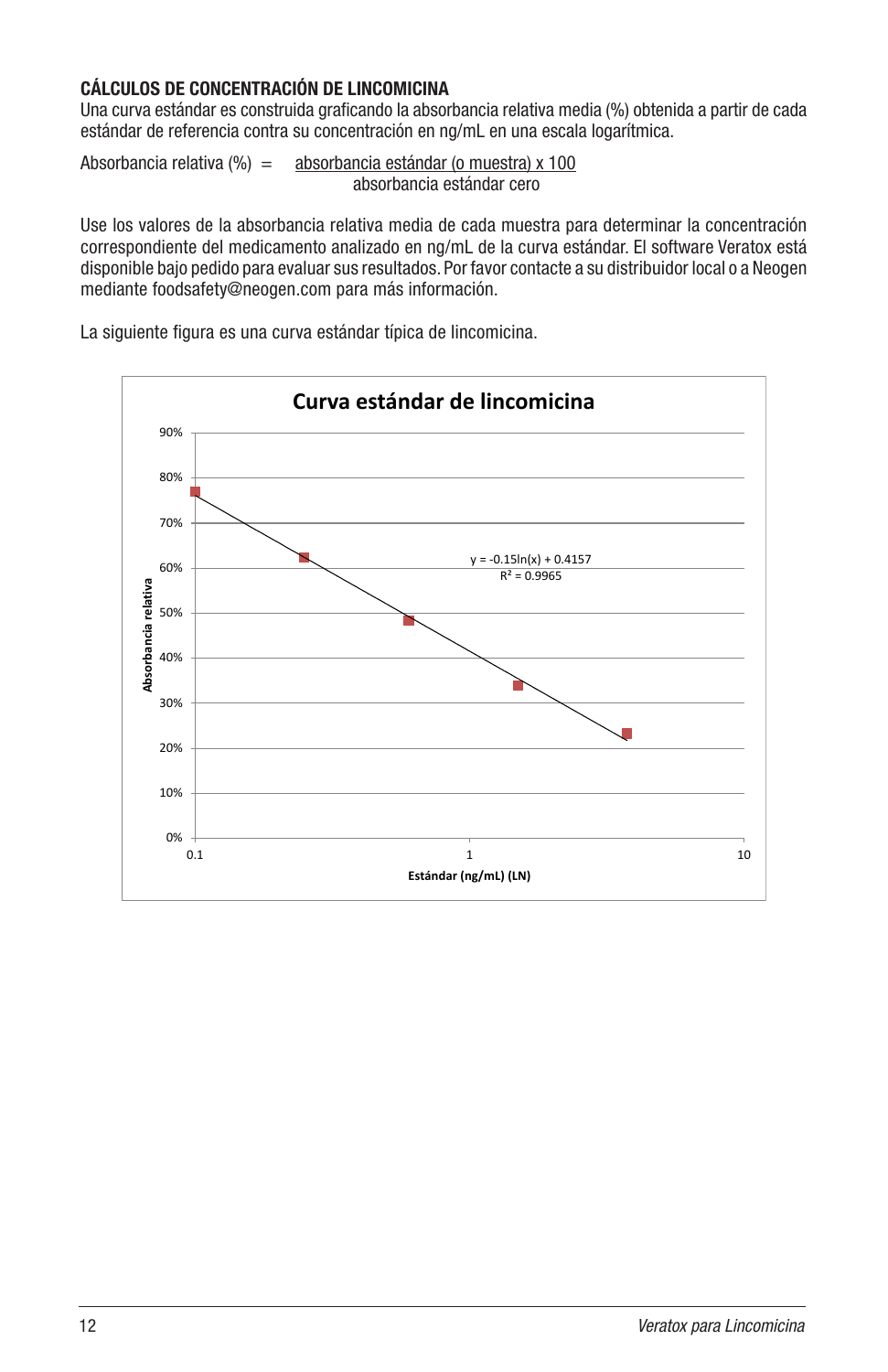# **CARACTERÍSTICAS DE RENDIMIENTO**

**Sensibilidad (Límite de detección)**

| Tipo de muestra $ $ Límite de detección (ng/g o ppb) |
|------------------------------------------------------|
| Músculo 1 7 – 262.5                                  |

# **Especificidad (Reactividad cruzada)**

|                   | Analitos   Reactividad cruzada (%) |
|-------------------|------------------------------------|
| Lincomicina   100 |                                    |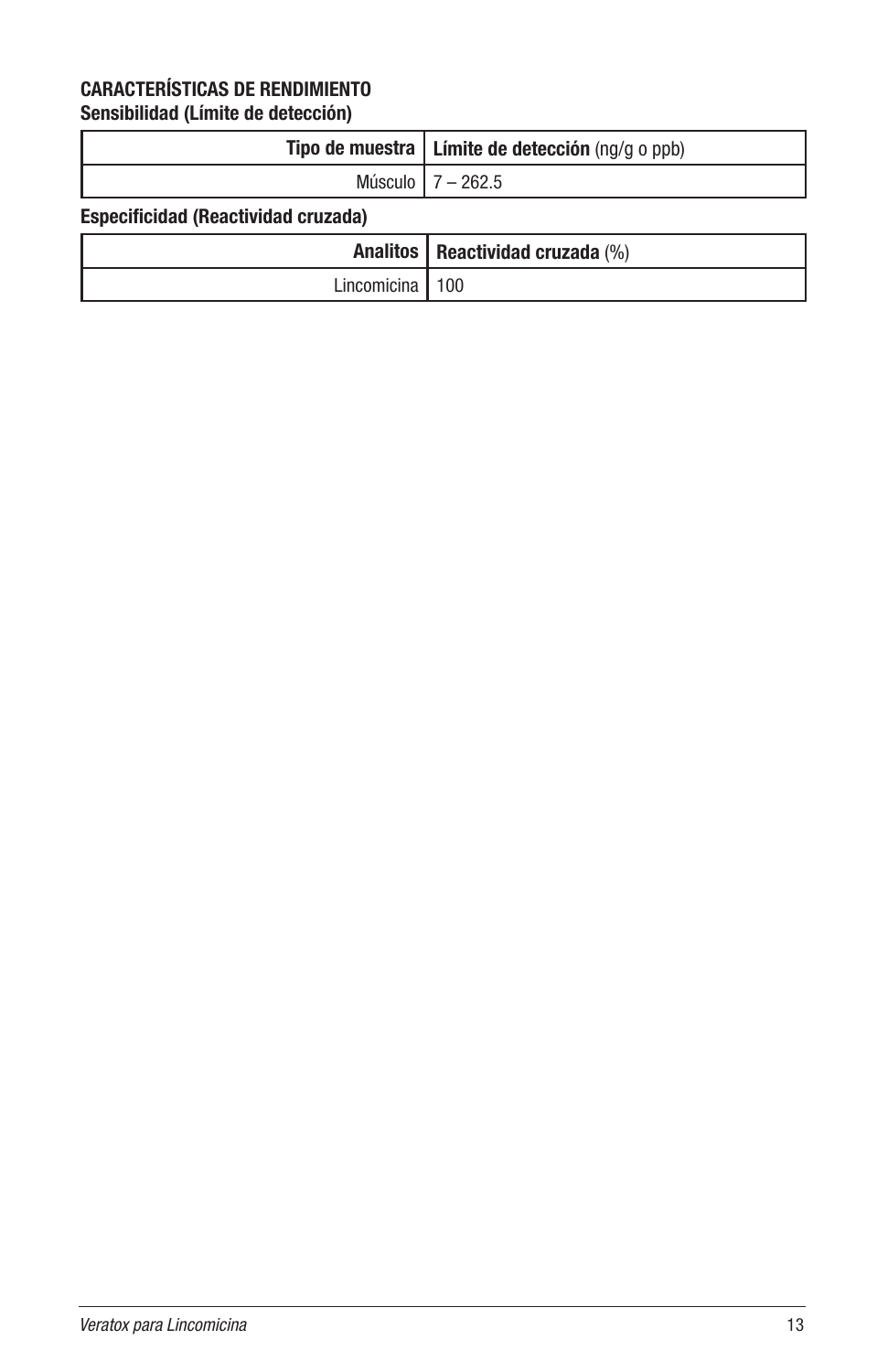# **NOTES/NOTAS:**

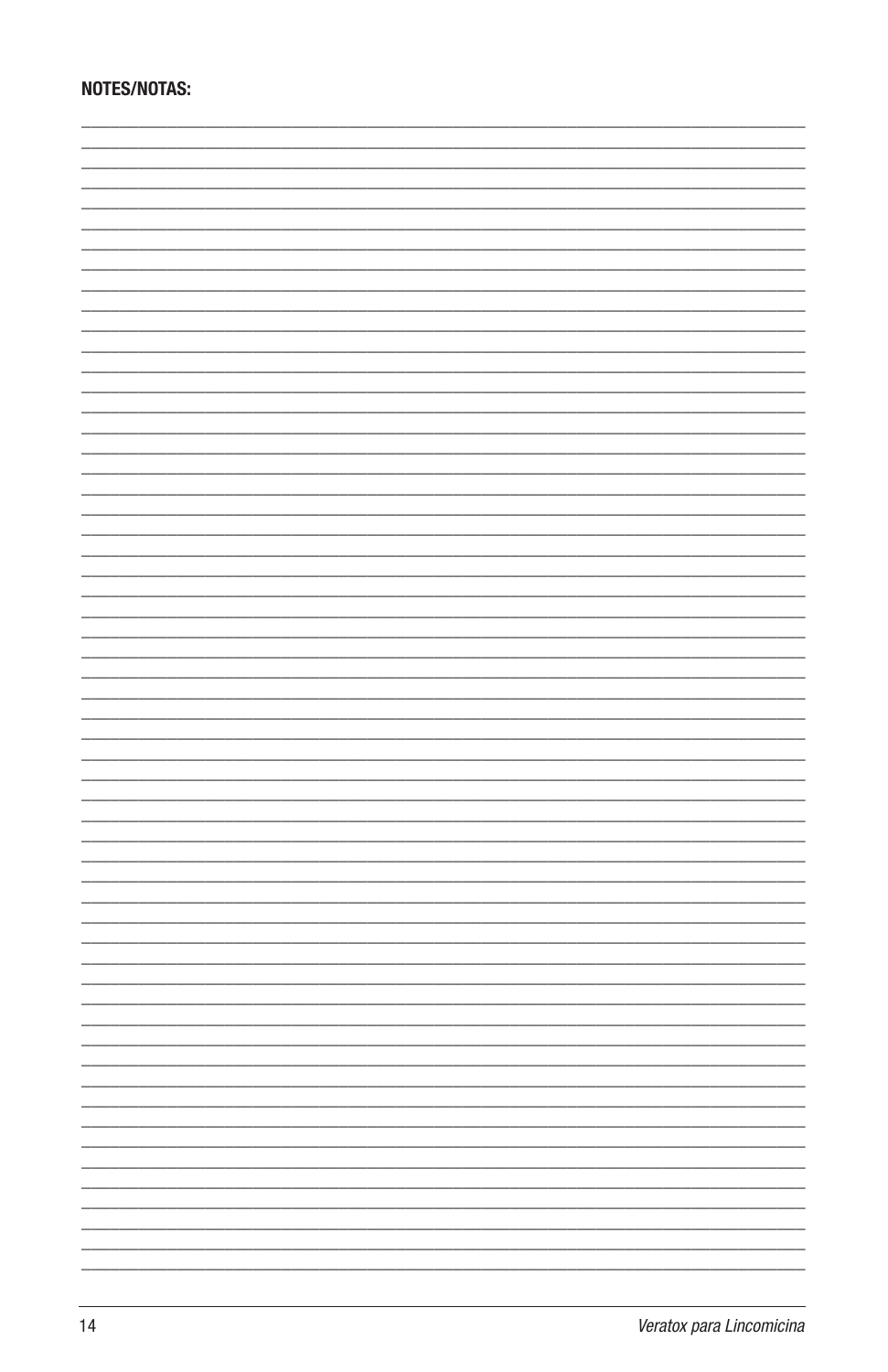# NOTES/NOTES: